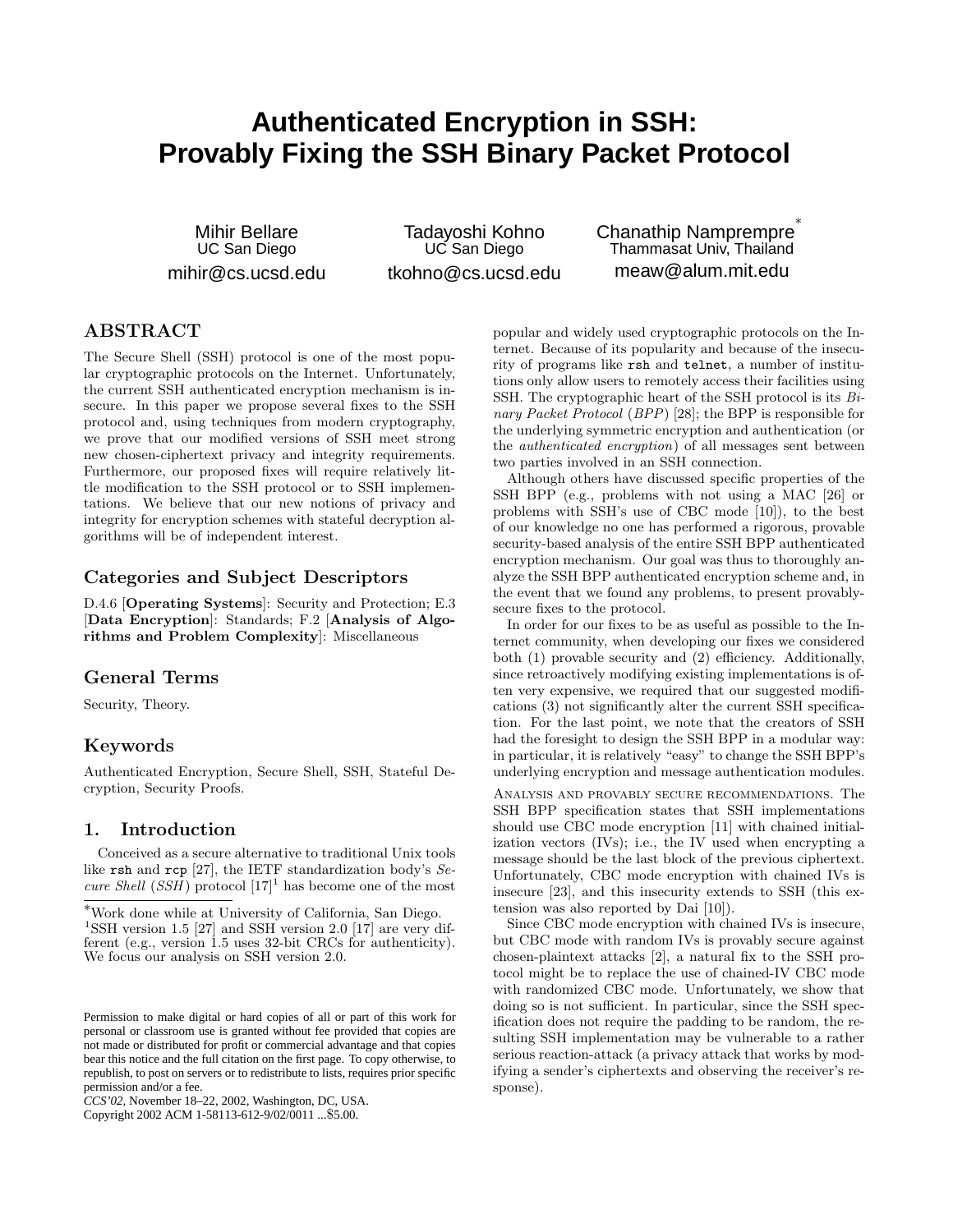We next present several secure fixes to the SSH authenticated encryption mechanism. For example, we suggest using randomized CBC mode encryption; the difference between this suggestion and the suggestion in the above paragraph is that we require at least one full block of random padding (this could, however, result in having to encipher more blocks than the previous SSH alternative). We also suggest another CBC variant that does not require additional random padding: CBC mode where the IV is generated by encrypting a counter with a different key. As an additional alternative, we suggest replacing the underlying encryption scheme with a variant of counter (CTR) mode [12, 22] in which both the sender and receiver maintain a copy of the counter. We also present a framework within which to analyze other possible replacements.

One important advantage of these fixes over the current SSH specification is provable security. Making reasonable assumptions (e.g., that SSH's underlying block cipher is secure), we are able to show that our alternatives will preserve privacy against adaptive chosen-plaintext and adaptive chosen-ciphertext attacks. We also show that our alternatives will resist forgery, replay, and out-of-order delivery attacks. Finally, we argue that our alternatives, and especially the latter two, also satisfy the other two requirements listed above (efficiency and ease of modification). (We note that our CTR mode construction addresses the concerns with CTR mode raised in [8].)

THEORETICAL CONTRIBUTIONS. The previous notions of privacy [2] and integrity [19, 5] for authenticated encryption schemes only address encryption schemes with stateless decryption algorithms. The SSH BPP decryption algorithm is, however, stateful. Motivated by a desire to analyze the SSH BPP authenticated encryption scheme, and by the desire to capture the potential "power" of stateful decryption algorithms, we extend the previous notions of privacy and integrity to encryption schemes with stateful decryption algorithms. The aforementioned "power" refers to the fact that if a scheme meets our new notions of security, then, in addition to satisfying the existing notions of privacy [2] and integrity [19, 5], the scheme will be secure against replay attacks and out-of-order delivery attacks — attacks not captured under the previous models.

One alternative approach to our analysis would have been to model the SSH BPP as a "secure channel" [9] since the notion of secure channels can be applied to encryption schemes with stateful decryption algorithms. We point out that the combination of our notions is stronger than the notion of secure channels: combining a secure key agreement protocol with an authenticated encryption scheme that meets both of our notions will yield a secure channel. Consequently, since our fixes to the SSH BPP provably meet our strong notions, the resulting SSH BPP is also a secure channel.

We acknowledge that one potential disadvantage of our new notions of security is that they may be "too strong" for some applications: some applications may not require the strength associated with our notions (see [9, 20] for reasons). For those applications, the notion of a secure channel might be more appropriate. Our notions are, however, more appropriate for applications (like SSH) that do require a higher level of protection such as protection against outof-order delivery attacks. Finally, we note that side-channel attacks (such as those exploiting information leaked through the length of packets or the interval of time between packets [25]) are not captured by our security models nor any other provable security models that we are aware of.

Overview. After describing the SSH Binary Packet Protocol in Section 2, we present a simple attack against the current SSH specification (Section 3). In Section 4 we show that "fixing" the SSH BPP in the natural way may result in an insecure protocol. Motivated by the lessons we learned from Sections 3 and 4, we then present provably-secure fixes to the SSH Binary Packet Protocol (Section 5). In Section 6 we present our provable security results in more detail (the proofs are in the full version of this paper [4]). Finally, in Section 7 we discuss our results and make recommendations to the SSH and applied cryptographic communities. We discuss the significance of our earlier attacks and the advantages and disadvantages of switching to our proposed modifications. We also discuss the possibility of changing the SSH BPP from an "Encrypt-and-MAC-based" construction to an "Encrypt-then-MAC-based" construction and the possibility of modifying SSH to use a dedicated authenticated encryption scheme such as XCBC [13] or OCB [24].

BACKGROUND AND RELATED WORK. An authenticated encryption scheme is a scheme designed to provide both privacy and integrity. From an API perspective, a symmetric authenticated encryption scheme is equivalent to an encryption scheme except that the decryption algorithm can return a special error code. There are two types of authenticated encryption schemes: dedicated constructions (e.g., RPC [19], XCBC [13], IACBC [18], and OCB [24]) and generic composition constructions, so named because they use standard encryption and message authentication schemes as "black boxes." Analysis of the latter class was initiated in [5, 20]. The schemes of SSH, SSL and IPSEC fall in this class. The idea of modeling data formats via encoding schemes that we use here was introduced in [6]. An et. al. [1] consider generic composition in the asymmetric setting and in particular obtain results about the security of the transform which splits a message into two sub-messages via a commitment scheme, signs one of the sub-messages and encrypts the other.

#### 2. The SSH Binary Packet Protocol

The SSH Binary Packet Protocol [28] is responsible for encrypting and authenticating all messages between two parties involved in an SSH session. Before beginning the authenticated encryption portion of an SSH session, a client and a server first agree upon a set of shared symmetric keys (a different set for each direction of a connection). The client and the server also agree upon which encryption and message authentication schemes they wish to use. All of the encryption schemes recommended by [28] are based on CBC mode encryption [11], and all of the recommended message authentication schemes are based on HMAC [21].

The SSH authenticated encryption scheme works as shown in Figure 1. Given a payload message (in bytes), the SSH BPP encodes that message into an encoded packet consisting of the following fields: a four-byte packet length field containing the length of the remaining encoded packet (in bytes), a one-byte padding length field, the payload message, and (possibly random) padding. The length of the total packet must be a multiple of the underlying block cipher's block length, and the padding must be at least four bytes long. Although the SSH specification allows up to 255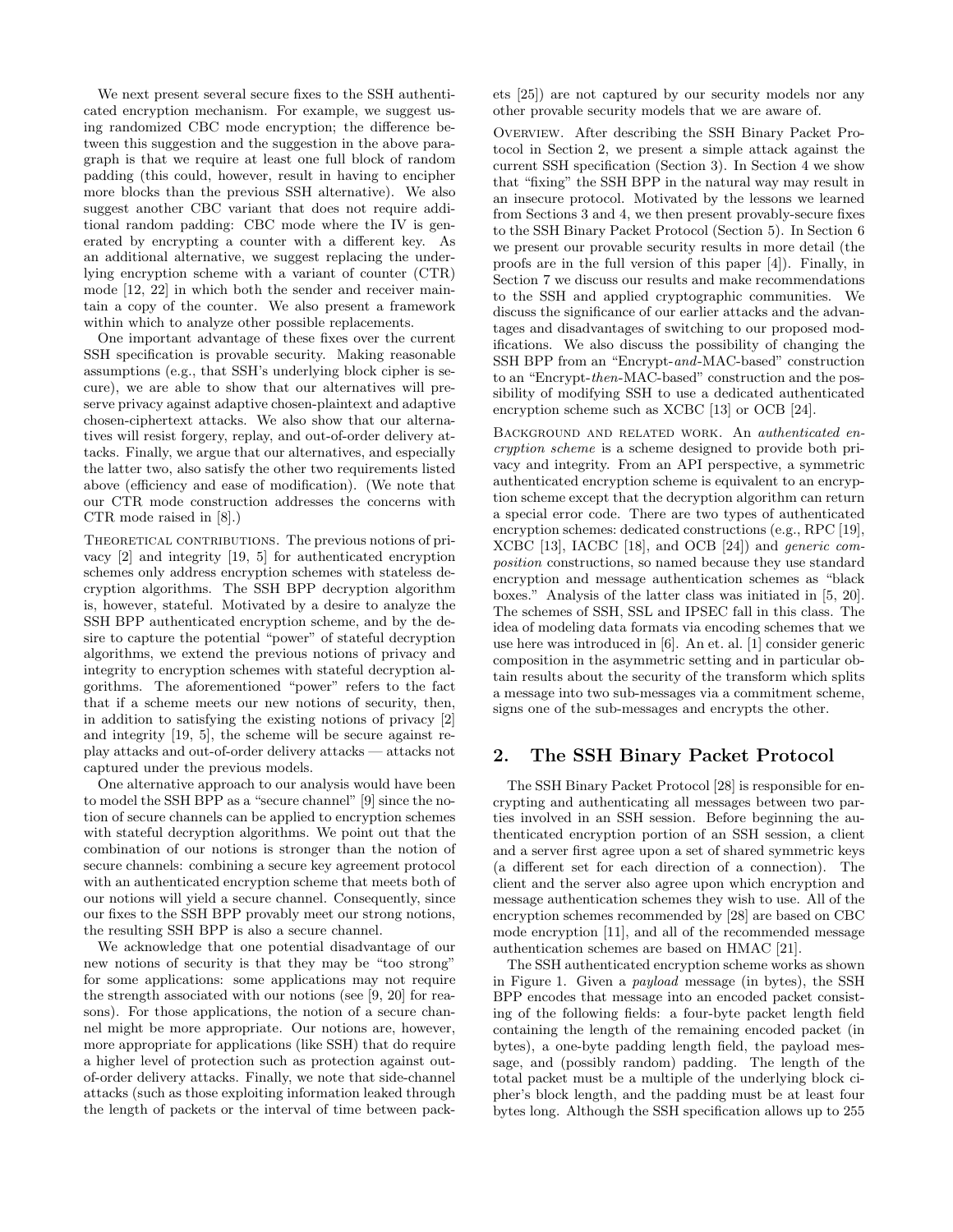

Figure 1: The SSH authenticated encryption scheme. See Section 2 for details.

bytes of padding per encoded packet, both implementations that we evaluated (openssh-2.9p2 and SSH Communications' ssh-3.0.1) use the minimum padding necessary. The resulting ciphertext is the concatenation of the encryption of the above encoded packet and the MAC of the above encoded packet prepended with a 32-bit counter. In the following discussions we try to make clear whether we are referring to the intermediate ciphertext output by the underlying encryption scheme or the ciphertext packet (the concatenation of the intermediate ciphertext and the MAC tag) output by the SSH BPP.

Decryption is defined in a natural way: the receiver first decrypts the intermediate ciphertext portion of a ciphertext to get an encoded packet. The receiver then prepends a 32 bit counter (which it also maintains) to the encoded packet and determines whether the received MAC tag is valid. If so, the decryptor removes the payload from the encoded packet and delivers the payload to the user (or a higherlevel protocol). If the MAC verification fails, the connection is terminated.

The SSH specification recommends the use of CBC mode with inter-packet chaining. This means that, when encrypting an encoded payload, the sender uses as the initialization vector (IV) either the last block of the immediately preceding ciphertext or, when encrypting the first message, an IV computed during the SSH key agreement protocol. We refer to the current instantiation of the SSH protocol as SSH-IPC, or SSH with inter-packet chaining.

# 3. Attack Against the Standard Implementation of SSH

There is a simple attack against SSH-IPC; this attack was also recently reported by Dai [10]. The problem with SSH-IPC is that an attacker will know the IV for the next message to be encrypted before the next message is actually encrypted. This means that if an attacker can control the entire first block of the input into SSH-IPC's underlying CBC encryption scheme, it will be able to control the corresponding input to the underlying block cipher. Since a block cipher is deterministic, an attacker could use this to glean information about a previously encrypted message.

We describe the attack in slightly more detail. We assume for now that an adversary can control the entire first block of an encoded packet. Suppose that an adversary has a guess  $G$  of the first encoded block of the *i*th packet, and let  $C_1$  be the last CBC block of the  $i - 1$ st intermediate ciphertext. Since we are considering SSH-IPC, the block  $C_1$  was used as the IV when encrypting the *i*th packet. Let  $C_2$  be the first block of the *i*th ciphertext. And let  $C_3$  be the last CBC block of the underlying ciphertext the user just output (i.e., the user will use  $C_3$  as its next IV). If the adversary is able to force the user to encrypt the block  $C_1 \oplus C_3 \oplus G$ , where  $\oplus$  is the xOR operation, and if the resulting block is  $C_2$ , the adversary knows its guess of for G was correct; otherwise the adversary knows its guess was incorrect.

A small complication arises when mounting this attack against SSH-IPC because the attacker cannot control the entire first block of an encoded message (because the first 40 bits of an encoded packet contain metadata). This means that an attacker may not be able to force a user's underlying CBC scheme to encrypt the block  $C_1 \oplus C_3 \oplus G$ . An attacker will, however, be able to mount this attack if  $C_1$  and  $C_3$  are identical in the bits that the attacker cannot control. Let  $l$ be the block length (in bits) of the underlying block cipher. Since an attacker can control approximately  $\lg(l/8)$  bits of the padding length field and approximately  $15 - \lg(l/8)$  bits of the packet length field of an encoded message (SSH implementations are only required to support packets with payloads containing less than  $2^{15}$  bytes and all packets must be padded to a multiple of the block length), an attacker could mount a variant of the above attack by waiting for a collision on approximately 25 bits (but the adversary's last encryption request may be up to  $2^{\hat{15}}$  bytes long).

# 4. Attacks Against a Natural "Fix"

The problem with SSH-IPC stems from the fact that its underlying encryption scheme is itself vulnerable to chosenplaintext attacks. A logical fix might therefore be to replace the underlying encryption scheme with randomized CBC mode (i.e., CBC mode in which a new random IV is chosen for each message; this new IV must also be sent with the ciphertext). Randomized CBC mode was proven to resist chosen-plaintext attacks in [2]. We refer to an SSH implementation that uses randomized CBC mode as SSH-NPC, or SSH with no packet chaining.

It is possible to prove that SSH-NPC preserves privacy against chosen-plaintext attacks and integrity under a notion called "integrity of plaintexts" provided that a user does not use SSH-NPC to encrypt more than  $2^{32}$  messages with any given key. This proof holds even if the paddings used in encoded packets are not random (which is allowed by the SSH specification). As the following attack shows, however, even though SSH-NPC with non-random padding preserves privacy against chosen-plaintexts attacks, it does not preserve privacy against chosen-ciphertext attacks.

Reaction attack against SSH-NPC. The SSH specification encourages, although does not require, implementations to use random padding. Unfortunately, when the padding value is fixed (e.g., all zeros), SSH-NPC is susceptible to an easily-mountable reaction attack. Furthermore, this attack can be made to work even when the padding values are not fixed but short and not hard to predict: an attacker can simply wait until the predicted padding values collide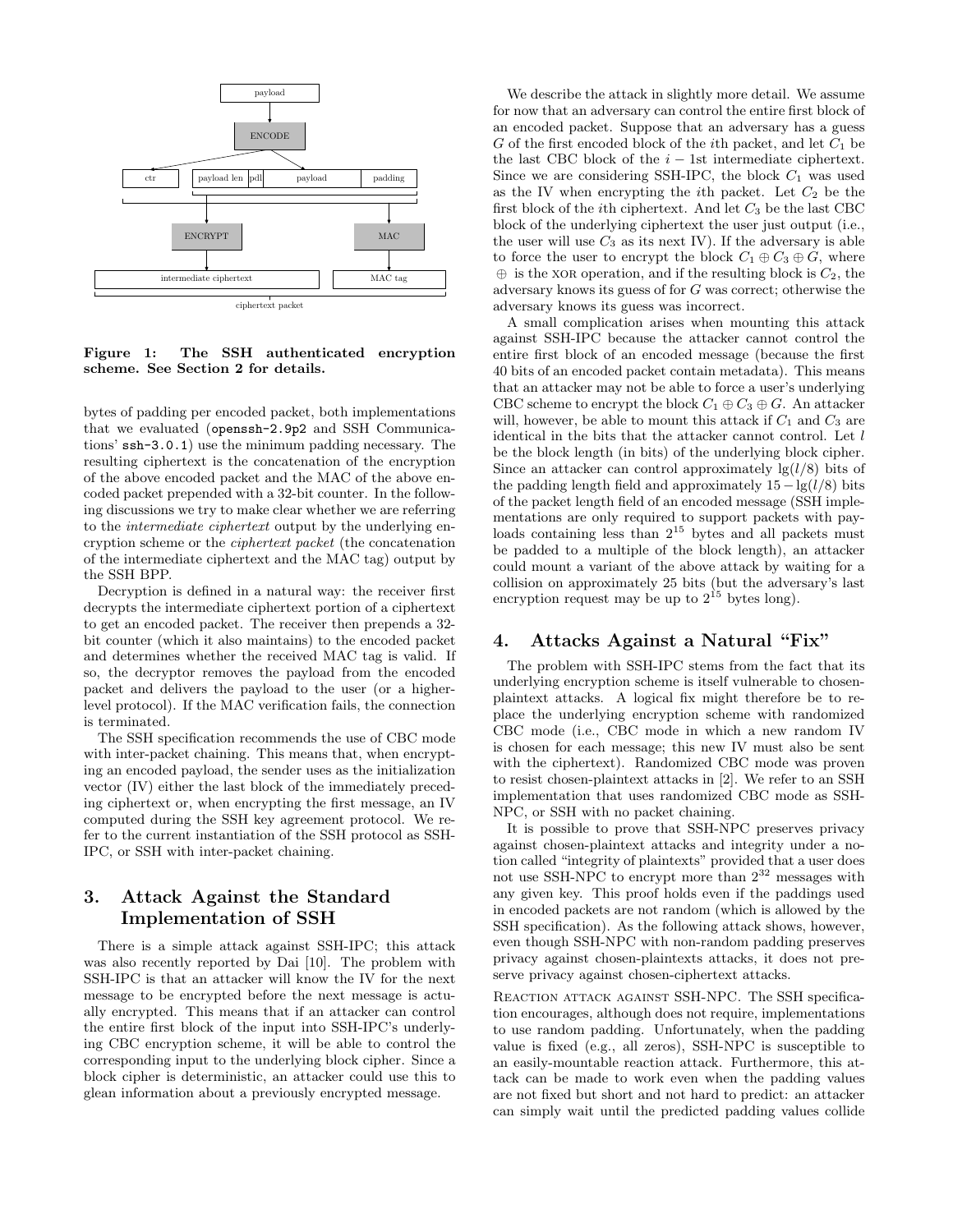and then use the predicted value to successfully mount an attack. The attack we describe here is similar in spirit to Wagner's attack in [7] and to the attacks in [20, 26] (the term "reaction attack" comes from [16]).

The attack proceeds roughly as follows: an attacker intercepts (and prevents the delivery of) two ciphertexts sent by one party involved in an SSH connection. The adversary then makes a guess about the relationship between the two plaintexts corresponding to the two intercepted ciphertexts. The adversary then uses that guess and those two ciphertexts to create a new "ciphertext," which the adversary then sends to the other party involved in the SSH session. By observing the second party's reaction (recall that if the second party does not accept the doctored ciphertext, the connection will be terminated), an adversary will learn whether its guess was correct. Intuitively, this attack works because an attacker can modify the ciphertext in such a way that if its guess was correct, the ciphertext that the second party receives will verify. If its guess was incorrect, with high probability the ciphertext will not verify.

We now describe the attack in more detail. As before, let  $\oplus$  denote the xor operation, let  $\parallel$  denote the concatenation of two strings, and let  $l$  denote the block length (in bits) of the block cipher that SSH-NPC uses in CBC mode. Suppose a user uses SSH-NPC to encrypt two equal-length messages  $M_1$  and  $M_2$  with lengths at most  $l - 40$  (or that are identical after their  $l - 40$ -th bit). (For simplicity of exposition, assume that the two messages are exactly  $l - 40$ bits long.) Let  $P_{11}$  and  $P_{12}$  be the first and the second block of the encoded packet corresponding to the payload  $M_1$ , respectively. Similarly, let  $P_{21}$  and  $P_{22}$  be the first and the second block of the encoded packets corresponding to  $M_2$ , respectively. The blocks  $P_{11}$  and  $P_{21}$  correspond to the packet length, the padding length, and the payload fields of the two encoded packets, and the blocks  $P_{12}$  and  $P_{22}$  correspond to the padding fields. Since we are assuming fixed padding (such as padding with all zeros), the padding blocks  $P_{12}$  and  $P_{22}$  will be equal.

When SSH-NPC's underlying CBC mode encryption scheme encrypts the first encoded packet  $P_{11}||P_{12}$ , it will generate a ciphertext  $\sigma_1 = C_{10} \|C_{11}\|C_{12}$ ; SSH-NPC's underlying MAC will also generate a tag  $\tau_1$  (the MAC being computed over the concatenation of a counter and  $P_{11}||P_{12}$ ). Similarly, SSH-NPC will generate the CBC ciphertext  $C_{20}||C_{21}||C_{22}$ and the MAC tag  $\tau_2$  for the encoded packet  $P_{21}||P_{22}$ . (The two blocks  $C_{10}$  and  $C_{20}$  correspond to the underlying CBC mode's random initialization vectors.)

Now assume that the receiver has not yet received the two ciphertexts corresponding to  $M_1$  and  $M_2$  (i.e., the recipient's counter is identical to the counter that the sender used when she encrypted the first message). Assume that the attacker knows either  $M_1$  or  $M_2$  and wants to verify a guess of the other (or that the attacker wants to verify a guess of the relationship between  $M_1$  and  $M_2$ ). Let X be the value  $P_{11} \oplus P_{21} \oplus C_{20}$  (recall that the blocks  $P_{11}$  and  $P_{12}$  both begin with the same 40 bits of header information and that they respectively end in  $M_1$  and  $M_2$ ). The attacker then asks the receiver to decrypt the message  $X||C_{21}||C_{22}||\tau_1$ . If the attacker's guess is correct, then  $X||C_{21}||C_{22}$  will decrypt, via SSH-NPC's underlying CBC scheme, to  $P_{11}||P_{12}$ , the MAC tag  $\tau_1$  will verify, and the decryptor will accept the message. If the attacker's guess is incorrect, however,  $X||C_{21}||C_{22}$  will not decrypt to  $P_{11}||P_{12}$ , the tag  $\tau_1$  will not verify (unless the attacker also succeeds in breaking the security of the underlying MAC scheme), and the SSH-NPC connection will terminate. The adversary, by watching the recipients reaction, therefore learns information about the plaintexts the sender is encrypting.

There are two aspects of this attack that make it easy to mount. First, this attack only requires modifying encrypted packets; no chosen-plaintexts are required. Second, an attacker can learn whether its guess is correct simply by watching the recipient's response. These observations mean that all an attacker needs to perform this attack is the ability to monitor, prevent the delivery of, and inject messages in the encrypted communications between two parties. Similar to Wagner's attack in [7], this attack can be used to (among other things) infer the characters that a user types over an interactive SSH-NPC session. Of course, once the attacker makes an incorrect guess, SSH-NPC terminates the connection. Nonetheless, an attacker might still be able to repeat its attack after the user begins a new session.

Information leakage, replay, and out-of-order delivery attacks. Although the SSH draft suggests that an SSH session rekey after every gigabyte of transmitted data, doing so is not required. We caution that if an SSH-NPC (or SSH-IPC) session is not rekeyed frequently enough, then the session will be vulnerable to a number of other attacks. Recall that the SSH binary packet protocol includes a 32-bit counter in each message to be MACed. These attacks make use of the fact that if the SSH connection is not rekeyed frequently enough, then the counter will begin to repeat.

Recall that SSH generates each MAC using the encoded payload prepended with a counter as an input and then appends the MAC to the intermediate ciphertext to generate a ciphertext packet. As a result, if the underlying MAC algorithm is stateless and deterministic (which many MACs are), then allowing the counter to repeat will leak information about a user's plaintexts (through the MAC). We present the attacks in more details for completeness. Suppose that the underlying message authentication scheme is stateless and deterministic and that the padding is some fixed value. Suppose that an attacker A sees a ciphertext with a MAC tag  $\tau$  and suspects that the underlying payload is  $M$ . To verify its guess,  $A$  waits for the sender to encrypt  $2^{32} - 1$  more packets and then requests the sender to encrypt the payload M. Let  $\tau'$  be the MAC tag returned in response to the request. If A's guess is correct, then  $\tau'$  will equal  $\tau$ . Otherwise  $\tau' \neq \tau$  with very high probability. The attack can also be used to break the privacy of SSH-NPC when SSH-NPC uses random padding. In particular, if the first  $2^{32}$  messages that a user tags result in encoded packets that use the minimum 4 bytes of random padding, then an attacker capable of forcing a user to tag an additional  $2^{32}$ chosen-plaintexts will be able to learn information about the user's initial  $2^{32}$  messages. The property used in this attack (that tagging with a deterministic MAC leaks information about plaintexts) was also exploited by [5] and [20].

If the counter is allowed to repeat, SSH-NPC also becomes vulnerable to replay attacks and out-of-order delivery attacks. For replay attacks, once the receiver has decrypted  $2^{32}$  messages, an attacker will be able to convince the receiver to re-accept a previously received message. For out-of-order delivery attacks, after the sender has encrypted more that  $2^{32}$  messages, an attacker will be able to modify the order in which the messages are decrypted.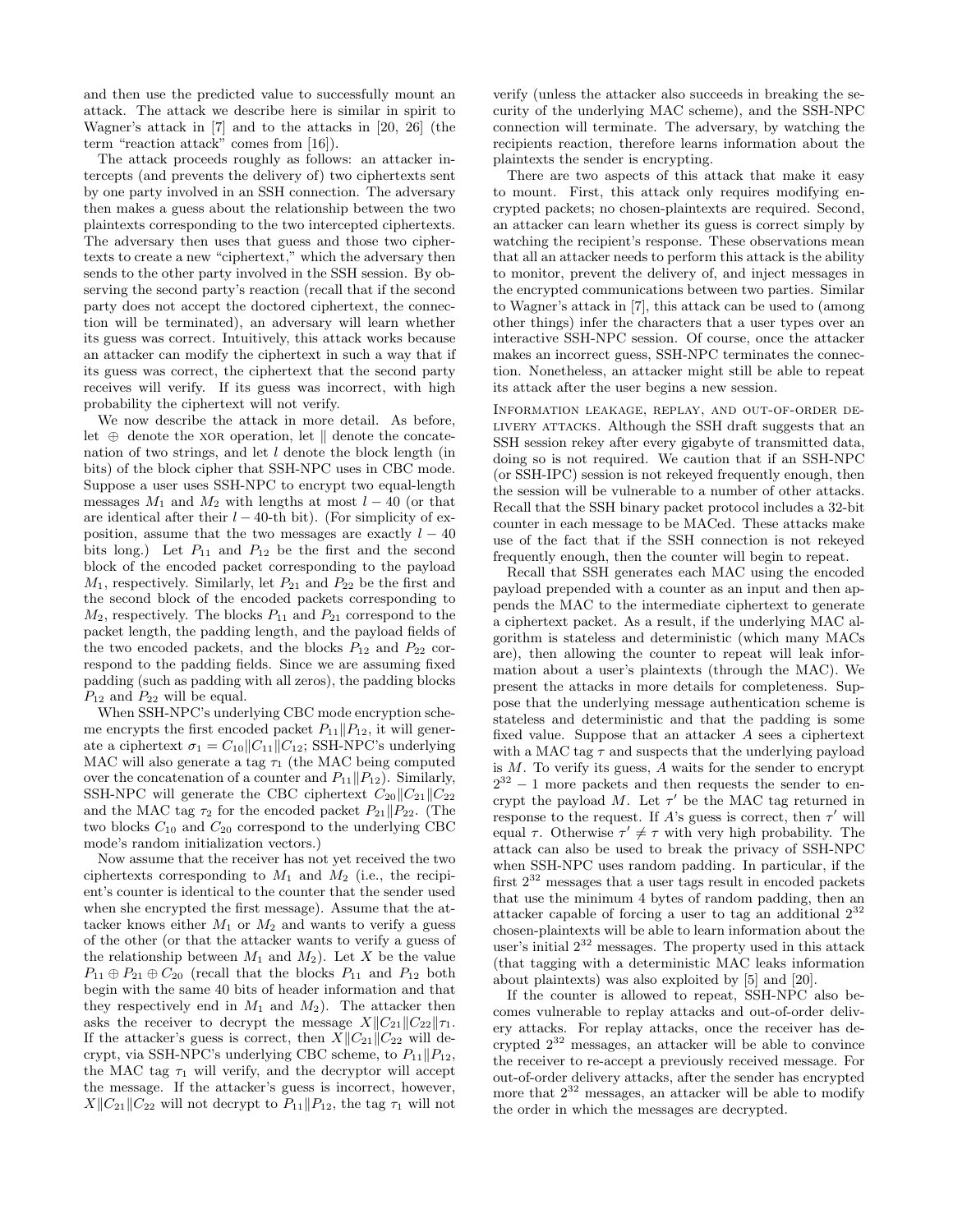# 5. Secure Fixes to SSH

We now briefly describe our new SSH instantiations. We show in Section 6 that these new alternatives provably meet our strongest notions of security. That is, assuming that these fixes are not used to encrypt more than  $2^{32}$  packets between rekeying, these new constructions will resist chosenplaintext and chosen-ciphertext privacy attacks as well as forgery, replay, and out-of-order delivery attacks. Security above  $2^{32}$  is not guaranteed because, after  $2^{32}$  packets are encrypted, the SSH BPP's 32-bit internal counter will begin to wrap. We will compare these instantiations of SSH to others and discuss additional possible modifications, including extending the length of SSH's internal counter, in Section 7.

SSH via randomized CBC mode with random padding: SSH-\$NPC. Recall that the attack against SSH-NPC involves creating a new intermediate ciphertext that would decrypt to an encoded packet that the user previously encrypted (assuming the attacker's guess was correct). With this in mind, we propose a provably secure SSH instantiation (SSH-\$NPC) that uses randomized CBC mode for the underlying encryption scheme and that requires that encoded packets use random padding. We require that the random padding be chosen anew for each encryption and that the random padding occupy at least one full block of the encoded packet. This conforms to the current SSH specification since the latter allows padding up to 255 bytes.

The intuition behind the security of this alternative and the reason that this alternative resists the attack in Section 4 is the following. Since the random padding is not sent in the clear, an attacker will not know what the random padding is and will not be able to forge a ciphertext that will decrypt to that previously encoded message (with the same random padding). Furthermore, any other attack against SSH-\$NPC would translate into an attack against the underlying CBC mode encryption scheme, the underlying MAC, the encoding scheme, or the underlying block cipher.

SSH via CBC mode with CTR generated IVs: SSH-CTRIV-CBC. Instead of using CBC mode with a random IV, it is also possible to generate a "random-looking" IV by encrypting a counter with a different key; we call this alternative SSH-CTRIV-CBC. Unlike SSH-\$NPC, for SSH-CTRIV-CBC we do not require a full block of padding and we do not require the padding to be random. The reason we do not require random padding for this alternative is because the decryptor is stateful and that any modification to an underlying CBC ciphertext will, with probability 1, change the encoded packet. This alternative is more attractive than SSH-\$NPC because it does not increase the size of ciphertexts compared to SSH-IPC (but it does require one additional block cipher application compared to SSH-IPC).

SSH via CTR mode with stateful decryption: SSH-CTR. SSH-CTR uses standard CTR mode as the underlying encryption scheme with one modification: both the sender and the receiver maintain the counters themselves, rather than transmitting them as part of the ciphertexts. We refer to this variant of CTR mode as CTR mode with stateful decryption. We point out that this CTR mode variant offers the same level of chosen-plaintext privacy as standard CTR mode, the security of which was shown in [2]. As with SSH-CTRIV-CBC, SSH-CTR does not require additional padding and does not require the padding to be random. Furthermore, unlike SSH-\$NPC and SSH-CTRIV-CBC, SSH-CTR requires the same number of block cipher invocations as SSH-IPC.

Other possibilities. There are numerous other possible fixes to the SSH BPP. Rather than enumerate all possible fixes to the SSH BPP, in Section 6 we discuss how one can use our general proof techniques to prove the security of other fixes (assuming, of course, that the other fixes are indeed secure). For example, another fix of interest might be SSH-EIV-CBC, or SSH where the underlying encryption scheme is replaced by a CBC variant in which the IV is the encipherment of the last block of the previous ciphertext.

## 6. Provable Security Results

Practice-oriented provable security. Provable security was first introduced by Goldwasser and Micali in [15] and has since gained wide acceptance in both theoretical and applied cryptography. In this approach, one determines the security definitions and adversary models for the cryptographic construct in question and "proves" security of the desired construct via a reduction from the hardness of the underlying primitives. We follow this approach here. Additionally, our reductions allow concrete bounds to be readily obtained, thus following the practice-oriented approach to provable security. We note, however, that for simplicity we do not state exact bounds in the paper but simply state roughly how the resources for breaking the construct and those for breaking the underlying primitives compare. In most cases, they are equal. In other cases, they can be easily determined by looking at the expansion between a payload message and its encoded packet.

Analyzing SSH via a new paradigm. An SSH ciphertext is the concatenation of the encryption and the MAC of (some encodings of) an underlying payload message. At first glance, this seems to fall into the "Encrypt-and-MAC" method of composing an encryption scheme with a MAC scheme: to encrypt a message  $M$ , apply the encryption algorithm to  $M$  and the tag generation algorithm to  $M$ , then concatenate the resulting strings to produce the final ciphertext to be transmitted. As pointed out in [5, 20], this particular composition method is not generically secure: security under standard notions of the encryption and MAC schemes used as building blocks under this composition method is not enough to guarantee the privacy of the payload. Naturally, this raises a question regarding the security of SSH.

We show here that, with an appropriate encoding method, such as the method used in SSH, an Encode-then-E&M scheme can actually be made secure. In fact, our analysis models SSH more generally as an authenticated encryption scheme constructed via a paradigm we call Encode-then- $EEM$ : to encrypt a message, first encode it (as SSH does), then encrypt and MAC the encoded packets. Our analysis was done in a general way in order to ensure that that the definitions and techniques we developed will be useful to the evaluators of other SSH-like schemes.

As described in Section 2, an SSH BPP encoded message (for encryption) consists of a packet length field, a padding length field, payload data, and padding. An encoded message (for MACing) is identical to an encoded message for encryption except that it is prepended with a 32-bit counter.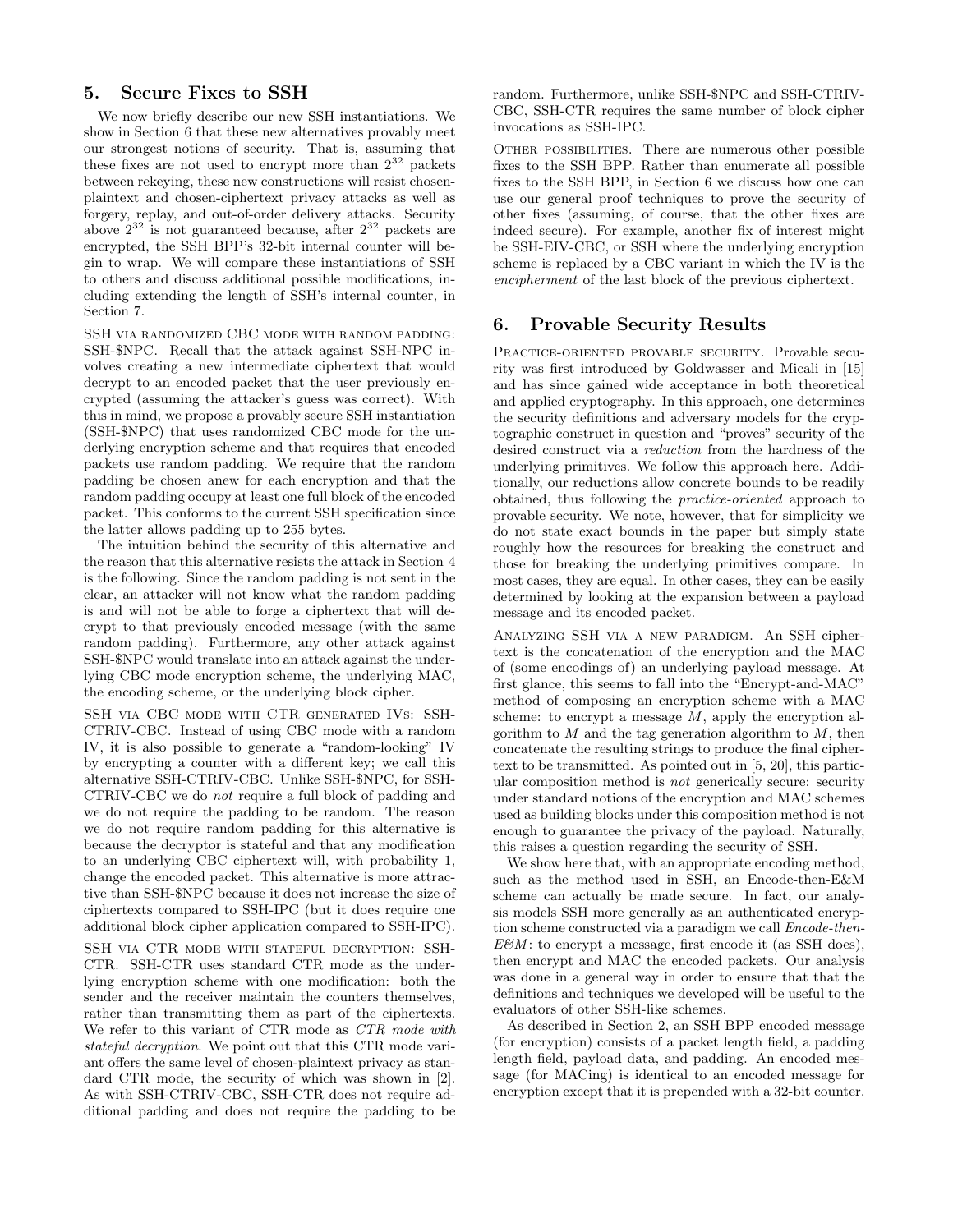#### 6.1 Definitions

NOTATION. If x and y are strings, then |x| denotes the length of x in bits and  $x||y$  denotes their concatenation. If i is a non-negative integer, then  $\langle i \rangle_l$  denotes the unsigned  $l$ -bit binary representation of i. The empty string is denoted  $\varepsilon$ . When we say an algorithm is stateful, we mean that it uses and updates its state and that the entity executing it maintains the state between invocations. Let  $\varepsilon$  denote the initial state of any (stateful or stateless) algorithm. If  $f$  is a randomized (resp., deterministic) algorithm, then  $x \stackrel{R}{\leftarrow} f(y)$ (resp.,  $x \leftarrow f(y)$ ) denotes the process of running f on input y and assigning the result to x. If A is a program,  $A \Leftarrow x$ means "return the value  $x$  to  $A$ ."

Encryption schemes with stateful decryption. As usual a symmetric encryption scheme or authenticated encryption scheme  $\mathcal{S}\mathcal{E} = (\mathcal{K}, \mathcal{E}, \mathcal{D})$  consists of three algorithms. The randomized key generation algorithm returns a key K. The encryption algorithm, which may be both randomized and stateful, takes key  $K$  and a plaintext and returns a ciphertext. Motivated by SSH, the novel feature here is that the decryption algorithm may also be stateful (but not randomized); the decryption algorithm takes key  $K$  and a ciphertext and returns either a plaintext or a special symbol  $\perp$  (indicating failure).

Consider the interaction between an encryptor and a decryptor. If, at any point in time, the sequence of inputs to the decryptor is not a prefix of the sequence of outputs of the encryptor, then we say that the encryption and decryption processes have become out-of-sync and refer to the decryption input at that point in time as the first out-of-sync input. The usual correctness condition, which said that if C is produced by encrypting  $M$  under  $K$  then decrypting  $C$  under  $K$ yields M, is replaced with a less stringent condition requiring only that decryption succeed when the encryption and decryption processes are in-sync. More precisely, the following must be true for any key K and plaintexts  $M_1, M_2, \ldots$ Suppose that both  $\mathcal{E}_K$  and  $\mathcal{D}_K$  are in their initial states. For  $i = 1, 2, \ldots$ , let  $C_i = \mathcal{E}_K(M_i)$  and let  $M'_i = \mathcal{D}_K(C_i)$ . It must be that  $M_i = M'_i$  for all i.

Message authentication schemes. A message authentication scheme or MAC  $MA = (K, T, V)$  consists of three algorithms. The randomized key generation algorithm returns a key  $K$ . The tagging algorithm, which may be both randomized and stateful, takes key K and a plaintext and returns a tag. The deterministic and stateless verification algorithm takes key  $K$ , a plaintext, and a candidate tag and returns a bit. For any key  $K$  and message  $M$ , and for any internal state of  $\mathcal{T}_K$ , we require that  $\mathcal{V}_K(M, \mathcal{T}_K(M)) = 1$ .

ENCODING SCHEMES. An "encoding" is an unkeyed transformation. We use encodings to model the process of loading a payload message into a packet for encryption and a packet for message authentication (recall that the encoded packet that the SSH BPP encrypts is slightly different than the encoded packet that the SSH BPP MACs). Syntactically, an encoding scheme  $\mathcal{EC} = (Enc, Dec)$  consists of an encoding algorithm and a decoding algorithm. The encoding algorithm Enc, which may be both randomized and stateful, takes as input a message  $M$  and returns a pair of messages  $(M_e, M_t)$ . The decoding algorithm Dec, which may also be stateful but not randomized, takes as input a message  $M_e$  and returns a pair of messages  $(M, M_t)$ , or  $(\perp, \perp)$ 

on error. The following consistency requirement must be met. Consider any two messages  $M, M'$  where  $|M| = |M'|$ . Let  $(M_e, M_t) \stackrel{R}{\leftarrow} Enc(M)$  for *Enc* in some state, and let  $(M'_e, M'_t) \stackrel{R}{\leftarrow} Enc(M')$  for *Enc* is in some (possibly different) state. We require that  $|M_e| = |M'_e|$  and  $|M_t| = |M'_t|$ . Furthermore, suppose that both Enc and Dec are in their initial states. For any sequence of messages  $M^1, M^2, \ldots$ and for  $i = 1, 2, \ldots$ , let  $(M_e^i, M_t^i) = Enc(M^i)$ , and then let  $(m^i, m_t^i) = Dec(M_e^i)$ . We require that  $M^i = m^i$  and that  $M_t^i = m_t^i$  for all i.

Encode-then-E&M paradigm. Now consider an encoding scheme, and let  $(M_e, M_t)$  be the encoding of some message  $M$ . To generate a ciphertext for  $M$  using the Encode-then-E&M construction, the message  $M_e$  is encrypted with an underlying encryption scheme, the message  $M_t$  is MACed with an underlying MAC algorithm, and the resulting two values (intermediate ciphertext and MAC) are concatenated to produce the final ciphertext. The composite decryption procedure is similar except the way errors (e.g., decoding problems or tag verification failures) are handled: in particular, should the composite decryption algorithm enter a new state or return to its previous state? We take the approach used in SSH whereby, if a decryption fails, the composite decryption algorithm enters a "halting state." This approach is perhaps the most intuitive since, upon detecting a chosenciphertext attack, the decryption algorithm prevents all subsequent ciphertexts from being decrypted (of course, this also makes the decryptor vulnerable to a denial-of-servicetype attack). Construction 1 shows the Encode-then-E&M composition method in details.

Construction 1. (Encode-then-E&M) Let  $\mathcal{EC} = (Enc,$ Dec),  $\mathcal{S}\mathcal{E} = (\mathcal{K}_e, \mathcal{E}, \mathcal{D})$ , and  $\mathcal{M}\mathcal{A} = (\mathcal{K}_t, \mathcal{T}, \mathcal{V})$  be encoding, encryption, and message authentication schemes with compatible message spaces (the outputs from Enc are suitable inputs to  $\mathcal E$  and  $\mathcal T$ ). Let all states initially be  $\varepsilon$ . We associate to these schemes a composite Encode-then-E&M scheme  $\overline{\mathcal{SE}} = (\overline{\mathcal{K}}, \overline{\mathcal{E}}, \overline{\mathcal{D}})$  as follows:

| Algorithm $K$                                                            | Algorithm $\overline{\mathcal{E}}_{\langle K_e, K_t \rangle}(M)$                                                  |
|--------------------------------------------------------------------------|-------------------------------------------------------------------------------------------------------------------|
| $K_e \stackrel{R}{\leftarrow} \mathcal{K}_e$                             | $(M_e, M_t) \stackrel{R}{\leftarrow} Enc(M)$                                                                      |
| $K_t \stackrel{R}{\leftarrow} \mathcal{K}_t$                             | $\sigma \stackrel{R}{\leftarrow} \mathcal{E}_{K_e}(M_e)$ ; $\tau \stackrel{R}{\leftarrow} \mathcal{T}_{K_t}(M_t)$ |
| Return $\langle K_e, K_t \rangle$                                        | $C \leftarrow \sigma    \tau$                                                                                     |
|                                                                          | Return $C$                                                                                                        |
|                                                                          |                                                                                                                   |
| Algorithm $\overline{\mathcal{D}}_{\langle K_e, K_t \rangle}(C)$         |                                                                                                                   |
| If $st = \perp$ then return $\perp$                                      |                                                                                                                   |
| If cannot parse C then $st \leftarrow \perp$ ; return $\perp$            |                                                                                                                   |
| Parse C as $\sigma    \tau$ ; $M_e \leftarrow \mathcal{D}_{K_e}(\sigma)$ |                                                                                                                   |
| If $M_e = \perp$ then $st \leftarrow \perp$ ; return $\perp$             |                                                                                                                   |
| $(M, M_t) \leftarrow Dec(M_e)$                                           |                                                                                                                   |
| If $M = \perp$ then $st \leftarrow \perp$ ; return $\perp$               |                                                                                                                   |
| $v \leftarrow \mathcal{V}_{K_t}(M_t, \tau)$                              |                                                                                                                   |
| If $v = 0$ then $st \leftarrow \perp$ ; return $\perp$                   |                                                                                                                   |
| $\mathrm{Return}~M$                                                      |                                                                                                                   |

Although only  $\overline{\mathcal{D}}$  explicitly maintains state in the above pseudocode, the underlying encoding, encryption, and MAC schemes may also maintain state.  $\blacksquare$ 

#### 6.2 Security Notions

Since the goal is to model schemes based on block ciphers and cryptographic hash functions, a concrete security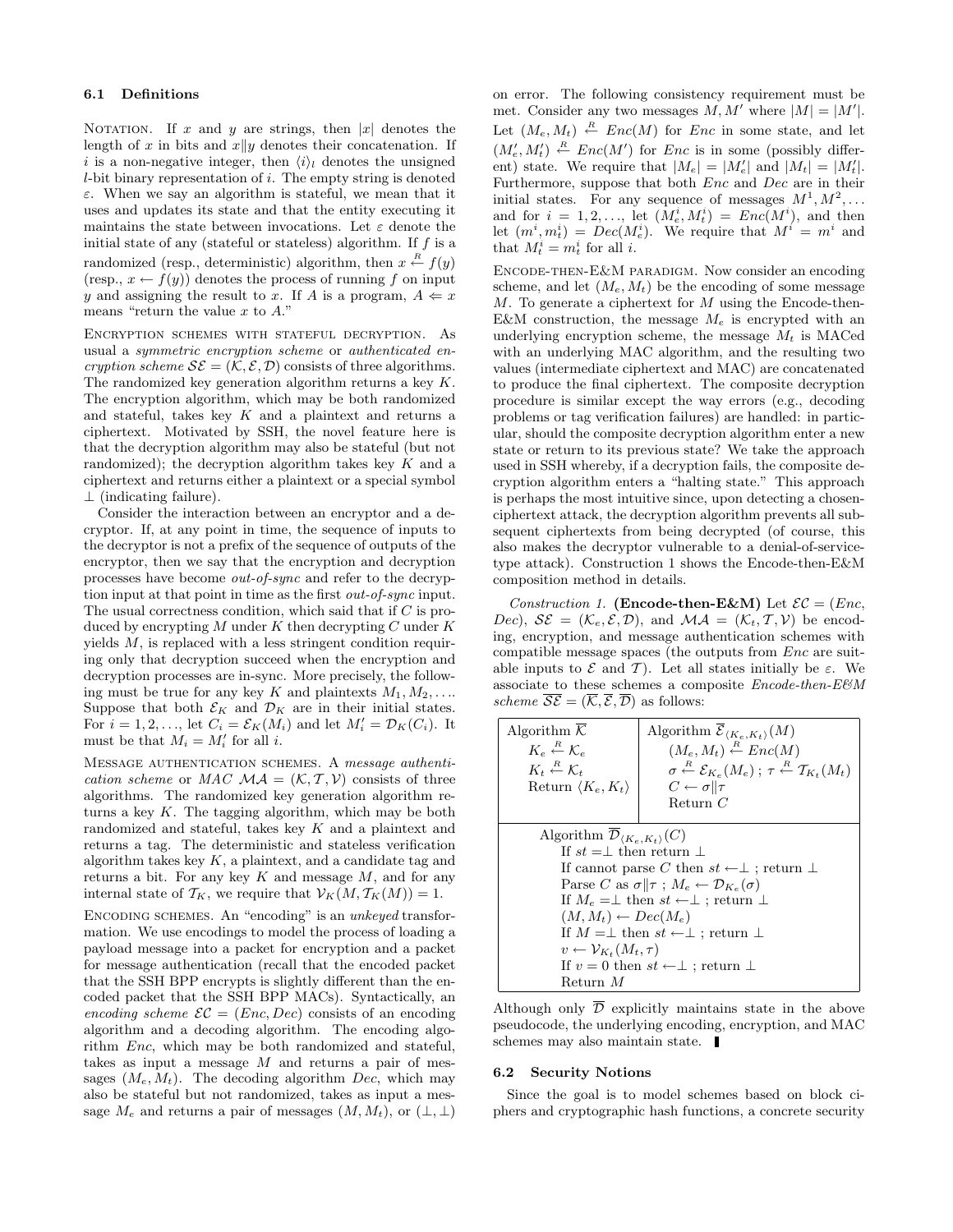treatment is used. We associate to any adversary a number called its "advantage" that measures its success in breaking a given scheme with respect to a given security notion. The smaller an adversary's advantage is against a given scheme, the stronger that scheme is with respect to that adversary. In discussion, take "secure" to mean that the advantage of any adversary with "practical" resources is "small." We briefly describe the security notions here. The full version of this paper [4] presents these notions in more detail.

SECURITY NOTIONS FOR ENCRYPTION SCHEMES WITH STATE-FUL DECRYPTION. A secure authenticated encryption scheme  $\mathcal{S}\mathcal{E} = (\mathcal{K}, \mathcal{E}, \mathcal{D})$  is one that preserves both privacy and integrity. The standard notion of indistinguishability (privacy) under chosen-plaintext attacks (IND-CPA) is as follows [2]: we consider a game in which an adversary A is given access to an left-or-right-encryption (lr-encryption) oracle  $\mathcal{E}_K(\mathcal{LR}(\cdot,\cdot,b))$ , for some hidden bit b, that on input two equal length message  $M_0, M_1$ , returns  $\mathcal{E}_K(M_b)$ . After performing a number of lr-encryption queries, the adversary must return a guess for the bit b. We define  $\mathbf{Adv}_{\mathcal{SE}}^{\text{ind-cpa}}(\tilde{A})$ as the probability that A returns 1 when  $b = 1$  minus the probability that A returns 1 when  $b = 0$ .

For our notion of chosen-ciphertext privacy for stateful decryption (ind-sfcca), we consider a game in which an adversary B is given access to an lr-encryption oracle  $\mathcal{E}_K(\mathcal{LR}(\cdot,\cdot))$ b)) and a decryption oracle  $\mathcal{D}_K(\cdot)$ . As long as B's queries to  $\mathcal{D}_K(\cdot)$  are in-sync with the responses from  $\mathcal{E}_K(\mathcal{LR}(\cdot,\cdot,b)),$ the decryption oracle performs the decryption (and updates its internal state) but does not return a response to B. Once B makes an out-of-sync query to  $\mathcal{D}_K(\cdot)$ , the decryption oracle returns the output of the decryption. We define  $\mathbf{Adv}_{\mathcal{SE}}^{\text{ind-sfcca}}(B)$  as the probability that B returns 1 when  $b = 1$  minus the probability that B returns 1 when  $b = 0$ . The new ind-sfcca notion implies the previous notion of indistinguishability under chosen-ciphertext attacks (indcca [2]). Note that, without allowing an adversary to query the decryption oracle with in-sync ciphertexts (e.g., in the standard ind-cca setting), we would not be able to model attacks in which the adversary attacks a stateful decryptor after the latter had decrypted a number of legitimate ciphertexts (perhaps because of some weakness related to the state of the decryptor at that time).

The standard notion for integrity of plaintexts (INT-PTXT) is as follows [5]: we consider a game in which an adversary A is given access to an encryption oracle  $\mathcal{E}_K(\cdot)$  and a decryption-verification oracle  $\mathcal{D}_K^*(\cdot)$ . On input a candidate ciphertext  $C$ , the decryption-verification oracle invokes  $\mathcal{D}_K(C)$  and returns 1 if  $\mathcal{D}_K(C) \neq \perp$  and 0 otherwise. We define  $\mathbf{Adv}_{\mathcal{SE}}^{\text{int-ptxt}}(A)$  as the probability that A can find a ciphertext C such that  $\mathcal{D}_K^*(C) = 1$  but that the decrypted value of C, i.e.  $\mathcal{D}_K(C)$ , was not previously a query to  $\mathcal{E}_K(\cdot)$ . For our notion of integrity of ciphertexts for stateful decryption (int-sfctxt), we again consider a game in which an adversary B is given access to the two oracles  $\mathcal{E}_K(\cdot)$  and  $\mathcal{D}_K^*(\cdot)$ . We define  $\mathbf{Adv}_{\mathcal{SE}}^{\text{int-strict}}(B)$  as the probability that B can generate a ciphertext C such that  $\mathcal{D}_K^*(C) = 1$  and C is an out-of-sync query. The new notion of int-sfctxt implies the previous notion of integrity of ciphertexts  $(INT-CTXT<sup>[5]</sup>)$ as well as security against replay and out-of-order delivery attacks.

The following proposition states that, if a scheme is indistinguishable under chosen-plaintexts attacks and if the scheme meets our strong definition of integrity of ciphertexts, then the scheme will meet our strong definition of indistinguishability under chosen-ciphertext attacks. The proof appears in [4]. It is similar to the results in [5] and [19] which show that the standard ind-cpa and the standard intctxt notion imply the standard ind-cca notion.

PROPOSITION 1. Let  $\mathcal{S}\mathcal{E} = (\mathcal{K}, \mathcal{E}, \mathcal{D})$  be a symmetric authenticated encryption scheme. Given any ind-sfcca adversary A, we can construct an int-sfctxt adversary I and an ind-cpa adversary B such that

$$
\mathbf{Adv}_{\mathcal{SE}}^{ind\text{-}sfcca}(A)\leq 2\cdot \mathbf{Adv}_{\mathcal{SE}}^{int\text{-}stext}(I)+\mathbf{Adv}_{\mathcal{SE}}^{ind\text{-}cpa}(B)
$$

and I and B use the same resources as  $A$ .

Unforgeability of MAC schemes. We consider a secure MAC  $MA = (K, T, V)$  to be one that is strongly unforgeable under chosen-message attacks [5]. We consider a game in which a forger F is given access to a tagging oracle  $T_K(\cdot)$  and a verification oracle  $\mathcal{V}_K(\cdot)$ . The forger is allowed arbitrary queries to the oracles and wins if it can find a pair  $(M, \tau)$ such that  $V_K(M, \tau) = 1$  but  $\tau$  was never returned by  $\mathcal{T}_K(\cdot)$ as a tag for M. We denote the advantage of this forger as  $\mathbf{Adv}_{\mathcal{MA}}^{\text{uf-cma}}(F)$ . Although this notion is in general stronger than the standard notion of unforgeability [3], we note that any pseudorandom function is a strongly unforgeable MAC, and most practical MACs seem to be strongly unforgeable.

PSEUDORANDOM FUNCTIONS. We formalize pseudorandom functions and their security following [14, 3]. Suppose  $\mathcal F$  is a family of functions from some message space  $\mathcal M$  to  $\{0,1\}^L$ , and let Rand $^{\mathcal{M}\rightarrow L}$  denote the family of all functions from M to  $\{0,1\}^L$ . We define  $\mathbf{Adv}_{\mathcal{F}}^{\text{prf}}(\tilde{D})$  as the advantage of a distinguisher  $D$  in distinguishing a random instance of  ${\mathcal F}$ from a random instance of Rand $^{\mathcal{M}\rightarrow L}$ .

Collision resistance of encoding schemes. The security of a composite Encode-then-E&M construction depends on properties of the underlying encoding, encryption, and MAC schemes. In addition to the standard assumptions of indistinguishability of the encryption scheme and unforgeability and pseudorandomness of the MAC scheme, we require "collision resistance" of the encoding scheme. We motivate this notion as follows. Consider an integrity adversary against a composite Encode-then-E&M scheme. If the adversary can find two different messages that encode (or decode) to the same input for the underlying MAC, then the adversary may be able to compromise the integrity of the composite scheme. Consider now an indistinguishability adversary against the composite scheme. As long as the adversary does not generate two inputs for the underlying MAC that collide, the underlying MAC should not leak information about the plaintext. The following describes the notions of collision resistance for encoding schemes. Formal definitions appear in [4].

An adversary A mounting a "chosen-plaintext attack" against an encoding scheme  $\mathcal{EC} = (Enc, Dec)$  is given access to an encoding oracle  $Enc(\cdot)$ . If A can make the encoding oracle output two pairs that collide on their second components (i.e., the  $M_t$ 's), then A wins. We allow A to repeatedly query the encoding oracle with the same input. Similarly, an adversary B mounting a "chosen-ciphertext attack" against  $\mathcal{EC}$  is given access to both an encoding oracle and a decoding oracle  $Dec(\cdot)$ . If B can cause a collision in the second components of the outputs of  $Enc(\cdot)$ ,  $Dec(\cdot)$ , or both, then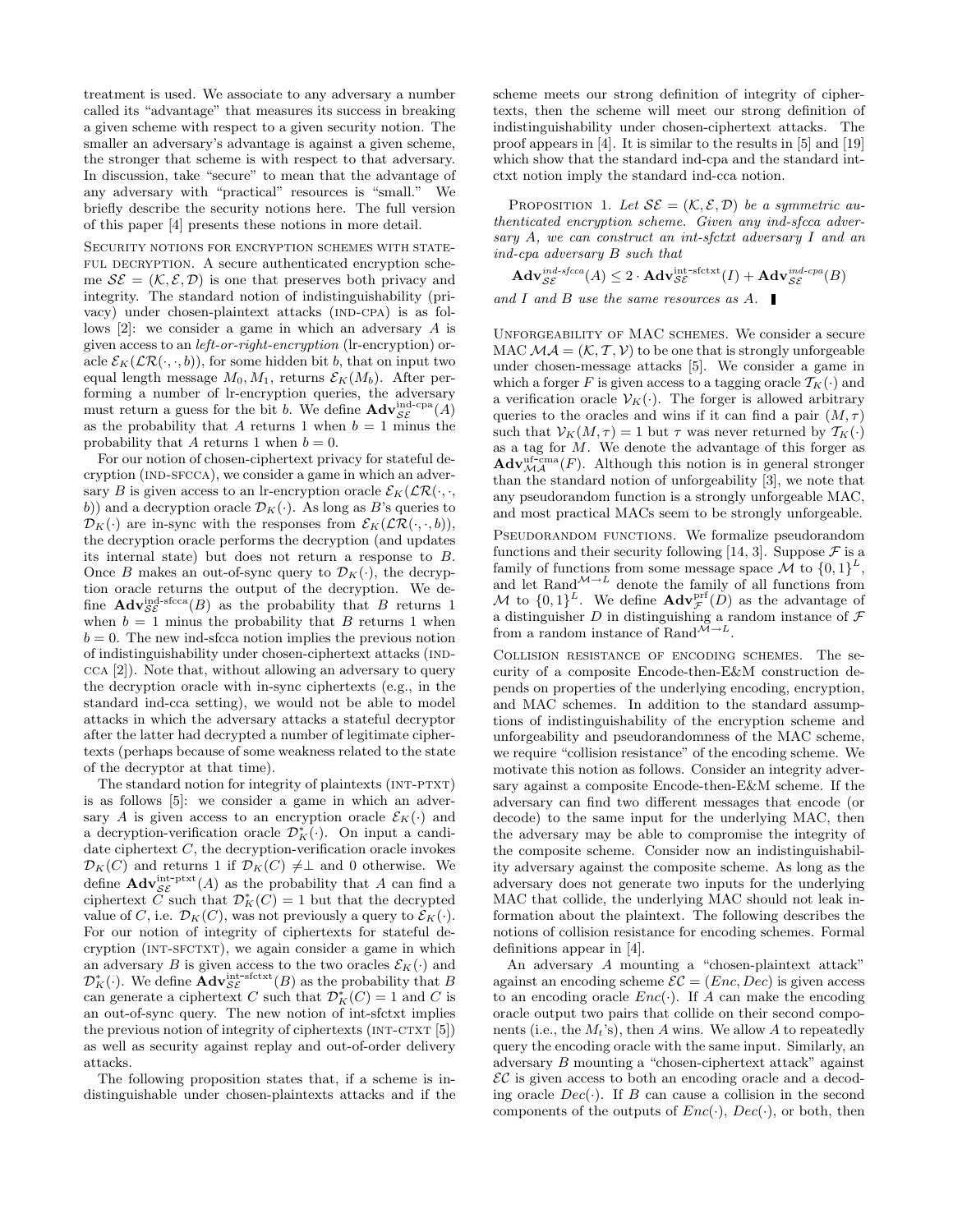| // $ M  \equiv 0 \pmod{8}$<br>Algorithm $Enc(M)$                                                                                        |  |
|-----------------------------------------------------------------------------------------------------------------------------------------|--|
| If $st_n = \varepsilon$ then $st_n \leftarrow 0$                                                                                        |  |
| $bpl \leftarrow l - (( M  + 40) \pmod{l}$                                                                                               |  |
| If bpl $<$ 32 then bpl $\leftarrow$ bpl + l                                                                                             |  |
| $p \stackrel{R}{\leftarrow} \{0,1\}^{\text{bpl}}$                                                                                       |  |
| $\overline{\text{tl} \leftarrow (8 +  M  + \text{bpl})/8}$ ; pl $\leftarrow$ bpl/8                                                      |  |
| $M_e \leftarrow \langle \text{tl} \rangle_{32}   \langle \text{pl} \rangle_8   M  p$ ; $M_t \leftarrow \langle st_n \rangle_{32}   M_e$ |  |
| $st_n \leftarrow st_n + 1 \mod 2^{32}$                                                                                                  |  |
| Return $(M_e, M_t)$                                                                                                                     |  |
| Algorithm $Dec(M_e)$                                                                                                                    |  |
| If $st_u = \varepsilon$ then $st_u \leftarrow 0$                                                                                        |  |
| $M_t \leftarrow \langle s t_u \rangle_{32}    M_e$                                                                                      |  |
| $st_u \leftarrow st_u + 1 \mod 2^{32}$                                                                                                  |  |
| If cannot parse $M_e$ then return $(\perp, \perp)$                                                                                      |  |
| Parse $M_e$ as $\langle \mathsf{t} \mathsf{l} \rangle_{32} \  \langle \mathsf{p} \mathsf{l} \rangle_{8} \  M \  p$                      |  |
| Return $(M, M_t)$                                                                                                                       |  |

Figure 2: The SSH encoding algorithm  $EC =$ (*Enc*, *Dec*) for *l*-bit blocks, where  $l \equiv 0 \pmod{8}$  and  $64 \leq l \leq 252 \cdot 8$ . The states  $st_n$  and  $st_u$  are maintained across invocations.

it wins. Of course, we exclude the cases where  $B$  uses the two oracles in a trivial way to obtain collisions (e.g. submitting a query to  $Enc(\cdot)$  and then immediately submitting the first component of the result, namely  $M_e$ , to  $Dec(\cdot)$ ). We refer to the advantages of the adversaries in these two settings as  $\mathbf{Adv}_{\mathcal{EC}}^{\text{coll-cpa}}(A)$  and  $\mathbf{Adv}_{\mathcal{EC}}^{\text{coll-cca}}(B)$ , respectively. All encoding schemes with deterministic and stateless encoding algorithms are insecure under chosen-plaintext collision attacks. Furthermore, all encoding schemes with stateless decoding algorithms are insecure under chosen-ciphertext collision attacks.

#### 6.3 SSH Security Results

The SSH encoding scheme, when used with an l-bit block cipher, is shown in Figure 2 (see also Section 2). Recall that  $|x|$  denotes the length of string x in bits, not bytes, and that  $\langle x \rangle_k$  denotes the representation of x as a k-bit unsigned integer. As mentioned, although Figure 2 shows the padding  $p$  as a random string (the second boxed equation), the SSH specification does not require that  $p$  be random. Additionally, although the SSH specification allows up to 255 bytes of padding, the two major implementations of the SSH protocol, openssh-2.9p2 and SSH Communications' ssh-3.0.1, use the minimum-recommended padding length shown in Figure 2. The proposed SSH-\$NPC instantiation of SSH replaces the first boxed statement with  $bp \leftarrow bp + l$ if  $bpl < l$  and *always* uses random padding as shown in the second boxed statement. The instantiations SSH-CTRIV-CBC, SSH-EIV-CBC, and SSH-CTR, on the other hand, uses the first boxed statement with no modification and allows padding p to be non-random.

The following lemma gives the collision bounds for the SSH encoding as shown in Figure 2. Notice that if  $q_e \leq$  $2^{32}$ , then  $\lceil q_e \cdot 2^{-32} \rceil - 1 \leq 0$  and  $\mathbf{Adv}_{\mathcal{EC}}^{\text{coll-cpa}}(A) = 0$  for any adversary  $A$ . Also, if a coll-cca adversary  $C$  submits more than  $2^{32}$  encoding queries or  $2^{32}$  decoding queries, then it can completely break the scheme, i.e.  $\mathbf{Adv}_{\mathcal{EC}}^{\text{coll--}\text{cca}}(C) =$ 1. (For coll-cca security of up to  $2^{32}$  decoding queries it is critical that the decoding algorithm increment its counter

on every invocation, even for messages that do not correctly decode.) The proof appears in [4].

LEMMA 1. (Collision Resistance of the SSH Encoding) Let  $\mathcal{EC}$  be the encoding scheme shown in Figure 2 and let mbpl be the minimum padding length (32 bits in Figure 2; the 32 in the equations below corresponds to the length of the encoding scheme's internal counter, not the minimum padding length). For any coll-cpa adversary A and any collcca adversary  $B$ , each making  $q_e$  encoding queries and, in the case of  $B$ , making  $q_d$  decoding queries, we have that

$$
\begin{array}{lcl} \mathbf{Adv}_{\mathcal{EC}}^{\mathrm{coll-cpa}}(A) & \leq & \left\lceil q_e \cdot 2^{-32} \right\rceil \cdot \left( \left\lceil q_e \cdot 2^{-32} \right\rceil -1 \right) \cdot 2^{31-\mathsf{mbpl}} \\ \mathbf{Adv}_{\mathcal{EC}}^{\mathrm{coll-cca}}(B) & = & 0 \quad \textit{if } q_e, q_d \leq 2^{32} \end{array}
$$

and that coll-cca collision resistance is not provided if  $q_e$  or  $q_d > 2^{32}$ .

Integrity and privacy of our recommendations. Our proposed fixes from Section 5 are secure under our strong notions of integrity (int-sfctxt) and indistinguishability (indsfcca). We sketch our proof of security for SSH-CTR (see [4] for details). The proof technique extends naturally to other possible fixes to the SSH BPP.

We first present a general result that holds for all Encodethen-E&M constructions. This result states that, for any Encode-then-E&M construction, if the underlying encryption scheme is ind-cpa-secure, if the underlying MAC is a secure pseudorandom function, and if the encoding scheme is coll-cpa collision resistant, then the composite Encodethen-E&M scheme will be ind-cpa-secure. The proof in [4] uses a slightly weaker notion of security for MACs.

LEMMA 2. (Privacy of Encode-then-E&M with Respect to Chosen-Plaintext Attacks) Let  $SE$ , MA, and  $EC$  respectively be an encryption, a message authentication, and an encoding scheme. Let  $\overline{\mathcal{SE}}$  be the encryption scheme associated to them as per Construction 1. Then, given any ind-cpa adversary S against  $\overline{\mathcal{SE}}$ , we can construct adversaries A, D, and C such that

$$
\begin{array}{rcl}\n\mathbf{Adv}_{\overline{\mathcal{SE}}}^{ind\text{-}cpa}(S) & \leq & \mathbf{Adv}_{\mathcal{SE}}^{ind\text{-}cpa}(A) + 2\cdot \mathbf{Adv}_{\mathcal{MA}}^{prf}(D) + \\
& & 2\cdot \mathbf{Adv}_{\mathcal{EC}}^{coll\text{-}cpa}(C)\n\end{array}.
$$

Furthermore,  $A, D, and C$  use the same resources as S except that A's and D's inputs to their respective oracles may be of different lengths than those of S (due to the encod $inq$ ).

We now state our result for SSH-CTR:

THEOREM 1. (Security of SSH-CTR) Let  $S\mathcal{E}$  be a CTRmode encryption scheme with stateful decryption, let MA be a message authentication scheme, and let  $\mathcal{EC}$  be the encoding scheme described above. Let SSH-CTR be the encryption scheme associated to them as per Construction 1. Then, given any int-sfctxt adversary I against SSH-CTR, we can construct adversaries  $F$  and  $C$  such that Equation  $(1)$ holds. Similarly, given any ind-sfcca adversary A against SSH-CTR, we can construct adversaries S, B, E, and G such that Equation  $(2)$  holds.

$$
\begin{array}{rcl} \mathbf{Adv}_{\mathrm{SSH-CTR}}^{\mathrm{int}\text{-}sfctx}(I) & \leq & \mathbf{Adv}_{\mathcal{MA}}^{\mathrm{uf-cma}}(F) + \mathbf{Adv}_{\mathcal{EC}}^{\mathrm{coll-}cca}(C) \qquad (1) \\ \mathbf{Adv}_{\mathrm{SSH-CTR}}^{\mathrm{ind}\text{-}sfca}(A) & \leq & 2 \cdot \mathbf{Adv}_{\mathrm{SSH-CTR}}^{\mathrm{int}\text{-}crR}(S) + \mathbf{Adv}_{\mathcal{SE}}^{\mathrm{ind}\text{-}cpa}(B) + \\ & & 2 \cdot \mathbf{Adv}_{\mathcal{MA}}^{\mathrm{prf}}(E) + 2 \cdot \mathbf{Adv}_{\mathcal{EC}}^{\mathrm{coll-cpa}}(G) \ (2) \end{array}
$$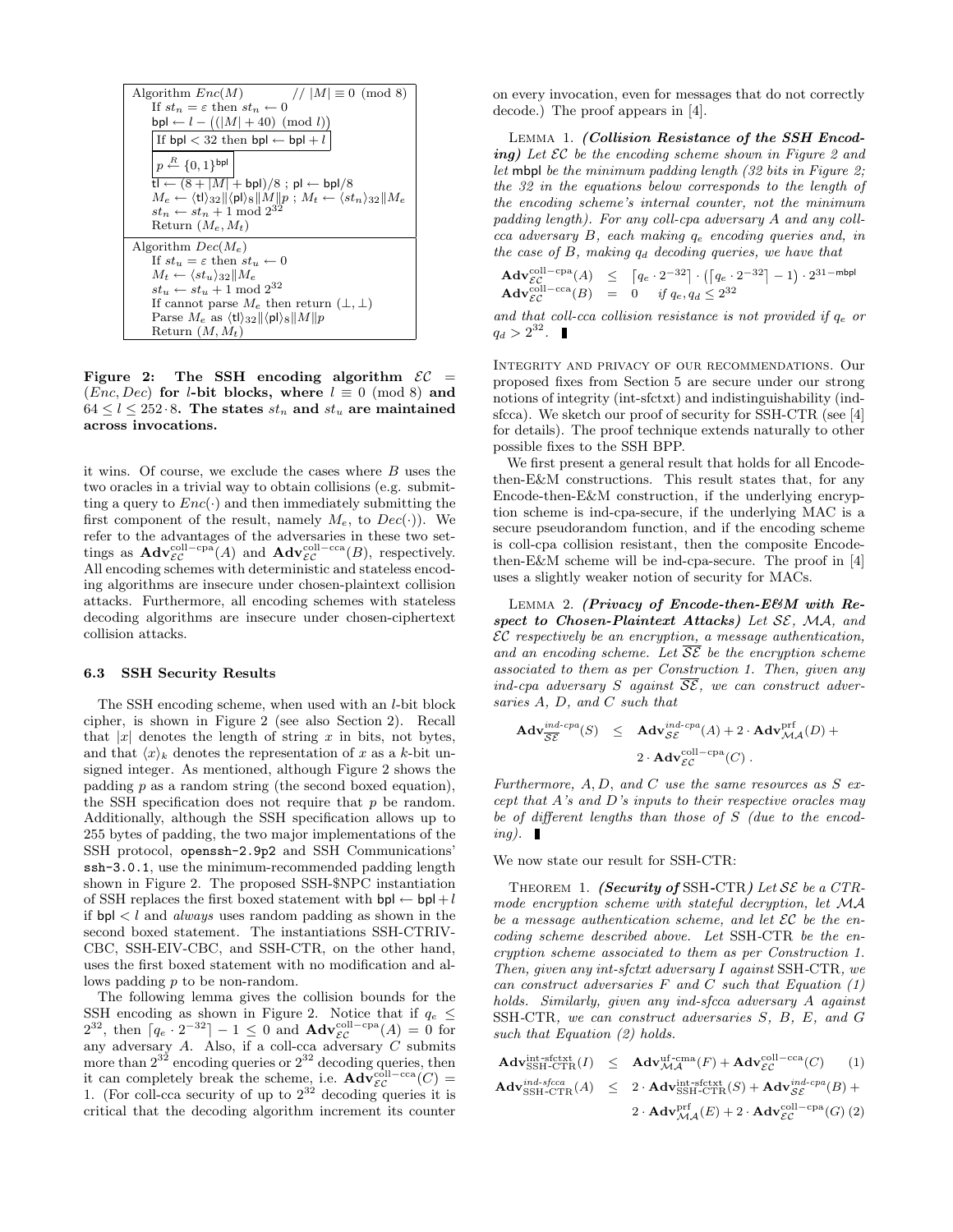Furthermore,  $F$  and  $C$  use the same resources as  $I$  except that  $F$ 's messages to its oracles may be of different lengths than  $I$ 's queries to its oracles (due to encoding) and  $C$ 's messages to its decoding oracle may have slightly different lengths than I's decryption queries. Also, S, B, E, and G use the same resources as  $A$  except that  $B$ 's and  $E$ 's inputs to their respective oracles may be of different lengths than those of A (due to the encoding).  $\blacksquare$ 

Theorem 1 can be interpreted as follows. Equation (1) states that SSH-CTR provides stateful chosen-ciphertext integrity if the MAC is strongly unforgeable and if the encoding is coll-cca collision resistant. Equation (2) states that SSH-CTR provides stateful chosen-ciphertext privacy if it provides stateful chosen-ciphertext integrity, if the underlying encryption scheme is ind-cpa secure, if the MAC is a secure pseudorandom function, and if the encoding is coll-cpa secure. As as example, making reasonable assumptions about the security of the HMAC scheme, an implementation of SSH-CTR that uses HMAC and AES in stateful-decryption CTR mode will be secure under both of the strong notions provided that at most  $2^{32}$  messages are encrypted between rekeying. Notice here that we use different security properties of the MAC to obtain different security aspects of SSH-CTR, namely strong unforgeability for integrity and pseudorandomness for privacy. This distills the property of the MAC that leads to each aspect of security. We point out, however, that the notion of strong unforgeability is relatively new [5] and that we do not know of any provably-secure strongly unforgeable MACs that are not also pseudorandom functions.

To prove Theorem 1 (details in [4]), we first use Lemma 1, Lemma 2, the ind-cpa proof of security for CTR mode [2], and the assumed pseudorandomness of the underlying MAC to show that SSH-CTR is ind-cpa-secure. We then prove Equation (1). Applying Proposition 1 and our ind-cpa and int-sfctxt results for SSH-CTR leads to Equation (2). We briefly discuss our proof of Equation  $(1)$ . Let I be an intsfctxt adversary and let  $M^i$  be I's *i*-th chosen-plaintext query to its encoding oracle, let  $M_e^i, M_t^i$  be the encoding of  $M^i$ , and let  $\sigma_i$ || $\tau_i$  be the returned ciphertext. Let  $\sigma'_j$ || $\tau'_j$  be I's j-th decryption-verification oracle query, let  $m_e^j$  be the decryption of  $\sigma'_j$  by the underlying decryption algorithm. To prove Equation (1), we basically show that given an intsfctxt adversary attacking SSH-CTR, that adversary can also be used to attack the unforgeability of the underlying MAC, to attack the coll-cca collision resistance of the underlying encoding scheme, or that the first out-of-order ciphertext submitted by the adversary,  $\sigma'_j || \tau'_j$ , is such that  $\sigma_j \neq \sigma'_j$ but  $M_e^j = m_e^j$ . By properties of CTR mode with stateful decryption, the latter event cannot occur. The same property holds for SSH-CTRIV-CBC and SSH-EIV-CBC. For SSH- \$NPC the latter event can occur, but the probability the latter event occurs is small because the last (random) block of the encoded packet is not given to the adversary. The strategy we outlined in this paragraph can be used to prove the security of other fixes to the SSH BPP that work by replacing the underlying encryption scheme; namely, prove that the underlying encryption scheme is ind-cpa secure and that the probability of the event we described is small. (We only consider the first out-of-order ciphertext query an adversary makes because if the first out-of-order ciphertext query does not decrypt, the decryptor enters a halting state.)

#### 7. Discussion and Recommendations

Having thus presented our main results, we are now in a position to make specific recommendations to the SSH community. We begin by noting that a fundamental problem with the current SSH specification is that the counter (that is prepended to the encoded payload before MACing) is only 32 bits long. As shown in Section 4, once the 32 bit counter repeats, an SSH session's MAC tags may begin to leak information about a user's plaintexts. Our provable security results reflect this constraint: strong security is maintained only if the parties rekey at least once every  $2^{32}$  packets. Two natural solutions to this problem are to either make the counter longer or to require an SSH session to rekey at least once every  $2^{32}$  messages. We recommend the second option because it does not affect the packet format and thus will likely require minimal changes to existing implementations of SSH. In the following discussion we assume that all implementations will rekey frequently.

We consider the current instantiation of the SSH BPP transport protocol, SSH-IPC, and our specific recommendations. We also consider two other possible alternatives, namely switching to an Encrypt-then-MAC-based construction or to a dedicated authenticated encryption construction. The former involves re-engineering the SSH BPP so that it first encrypts a message with some underlying encryption scheme and then MACs the resulting ciphertext. The latter involves modifying SSH to use a dedicated authenticated encryption scheme (e.g., XCBC [13], OCB [24]).

CONTINUE TO USE SSH-IPC? As mentioned, SSH-IPC is susceptible to an adaptive chosen-plaintext attack requiring an SSH user to encrypt on the order of  $2^{13}$  packets. However, the attack may not be considered practical since it requires the attacker to, after seeing a ciphertext collision, control the next message that a user encrypts. If the session is encrypting a lot of data very quickly (e.g., while transferring a file), then an attacker may not have time to both recognize that a collision has occurred and to force the user to encrypt a specially-doctored message. Additionally, if we consider how the SSH transport protocol is used within SSH (and not as an entity by itself), then the attack is complicated by the fact that an application may compress and further encode user data before passing the resulting compressed payload to the SSH-IPC protocol. Nonetheless, we suggest that the use of SSH-IPC be deprecated. One simple reason is that, even if these attacks may be difficult to mount in practice, in the modern era of strong cryptography it would seem counterintuitive to voluntarily use a protocol with low security when it is possible to fix the security of SSH at low cost.

SWITCH TO SSH-NPC? Since SSH-NPC requires similar changes to the specification and implementations as SSH- \$NPC while achieving less security than our other fixes, there does not appear to be any substantial reasons to switch to SSH-NPC. Therefore, we do not consider it further.

SWITCH TO SSH-\$NPC? The advantages offered by SSH-\$NPC are clear: it is provably secure and requires relatively minor and mostly localized changes to the SSH specification and to implementations. The added security, however, comes with the additional cost of up to two extra blocks per packet. In interactive sessions where an individual packet may only contain a few bytes of user data, the additional cost associated with those extra blocks may be significant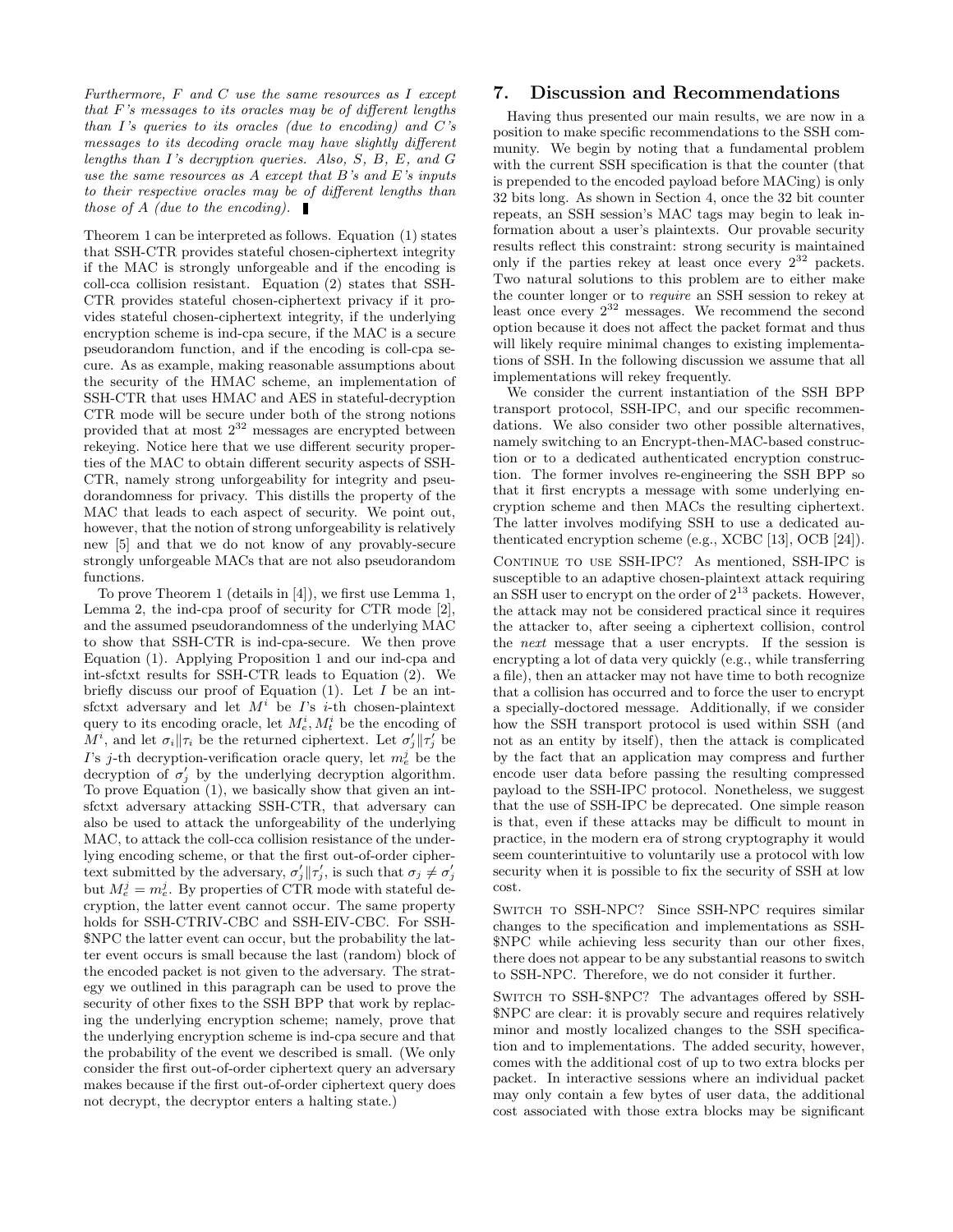(in terms of bandwidth consumption, the time necessary to encrypt and MAC those two extra blocks, and the time required to generate the extra block of randomness). Another potential problem with SSH-\$NPC is that it is prone to accidental implementation mistakes. Recall that if the padding used with SSH-\$NPC is not randomized, then the same reaction attack against SSH-NPC will be effective here. Since two SSH implementations will inter-operate regardless of whether their padding is random or fixed, an SSH developer might accidentally use non-random or predictable padding. Such an accidental implementation mistake could have serious security consequences.

Switch to SSH-CTR? SSH-CTRIV-CBC? or SSH-EIV-CBC? The SSH-CTR instantiation is a promising candidate since it is provably secure, does not incur packet expansion, and does not require the padding to be random. Furthermore, there are several performance advantages with using CTR mode instead of CBC mode; for example, a software CTR mode implementation can be up to four times faster than a well-optimized CBC implementation [22]. Although perhaps not as attractive as SSH-CTR, SSH-CTRIV-CBC and SSH-EIV-CBC are also promising candidates because they also require no additional padding and because they only use one more block cipher invocation per packet than SSH-IPC.

Recall that the underlying encryption schemes for SSH-CTR, SSH-CTRIV-CBC, and SSH-EIV-CBC require both the sender and the receiver to maintain state. Prior to this work, most provable security analyses focused on encryption schemes with stateless decryption algorithms (hence our need to define security notions for encryption schemes with stateful decryption algorithms). Consequently, one initial objection to these three constructions might be that they require the underlying decryption algorithms to maintain state. However, since the composite SSH BPP decryption algorithm is already stateful (because the decoding algorithm is stateful), the fact that these three fixes use underlying encryption schemes with stateful decryption algorithms should be of little concern. Another potential disadvantage with CTR mode is that it is often perceived as being too "risky"  $[22]$ . As  $[22]$  points out, however, when used correctly and with proofs of security, CTR mode has many advantages over other encryption modes. Furthermore, as Bellovin and Blaze point out in [8], one can minimize the risk incurred with using CTR mode (including the risk of being forced to use repeating counters) if key management is done dynamically and properly, if it is not used with multiple senders who share keys, and if it is used in conjunction with strong integrity checks. All of these conditions hold in the case of SSH-CTR.

SWITCH TO ENCRYPT-THEN-MAC? Instead of insisting on using the current SSH Encode-then-E&M construction, it would also be possible to switch to another paradigm such as Encrypt-then-MAC (in which the message is first encrypted with an underlying encryption scheme and then the resulting ciphertext is MACed with an underlying message authentication scheme). This alternative is attractive because an Encrypt-then-MAC construction is provably secure assuming that its underlying encryption and message authentication schemes are also secure [5, 20]. We note, however, that since our recommended fixes provably meet our strongest notions of security, there may be little motivation to switch to an Encrypt-then-MAC-based construction. Additionally, switching to an Encrypt-then-MAC construction will likely require more intrusive modifications to the current SSH specification and to SSH implementations. Furthermore, unless care is taken, implementations of the modified SSH specification may not be compatible with implementations of the current SSH specification. Conceptually speaking, the changes incurred by SSH-CTR, SSH-\$NPC, SSH-CTRIV-CBC, and SSH-EIV-CBC involve only changing the underlying encryption module and, in the case of SSH-\$NPC, adding more random number generation for the padding. In contrast, the changes incurred by switching to the Encrypt-then-MAC construction involve changing the whole construction. Of course, the difference in the actual efforts that developers need to put in is highly implementation dependent.

Switch to dedicated authenticated encryption schemes? There are symmetric key-based authenticated encryption schemes that are designed from scratch and, thus, are potentially more efficient than schemes based on a black-box composition of off-the-shelf encryption and MAC components. These include RPC [19], XCBC [13], IACBC [18], and OCB [24]. Recall that currently the input to the SSH BPP's underlying encryption scheme is different from the input to the underlying MAC. There are two possible ways to incorporate a dedicated authenticated encryption scheme into SSH: (1) specifically re-design the SSH specification around a single authenticated encryption component or (2) somehow plug a dedicated authenticated encryption scheme into the current SSH design. As we mentioned when we considered the Encrypt-the-MAC paradigm, re-designing the SSH specification is probably not an attractive option.

For (2), the most logical way to incorporate a dedicated scheme into SSH would be to replace the current encryption scheme (CBC mode with chained IVs) with something like XCBC or OCB and to use the "none" message authentication scheme. As we argued for SSH-CTR, SSH-\$NPC, SSH-CTRIV-CBC, and SSH-EIV-CBC, this modification should be fairly easy to do, and, given the efficiency of dedicated authenticated encryption schemes, could result in significant performance gains. The present drawback with this approach is that the current SSH specification does not include the 32-bit counter in the input to the underlying encryption scheme. Since, under this construction, the counter will not be bound to the input to the dedicated authenticated encryption scheme, this construction cannot protect against replay and out-of-order delivery attacks (while our proposed recommendations can). To rectify this situation, one would still have to modify more than just the "blackbox" encryption component of the SSH BPP; doing so has the same drawbacks as possibility (1) above.

Closing remarks. We acknowledge that there are many possible ways to fix the current problems with the SSH protocol. We are biased towards our recommended fixes (e.g., SSH-CTR) because they are "less intrusive" than the other possible modifications but are still efficient and secure. "Less intrusive" is, however, a subjective measure and the IETF SSH working group may decide that it is feasible to re-engineer the SSH protocol to use an Encrypt-then-MACbased construction or a dedicated authenticated encryption scheme. Given the inertia of the current SSH protocol, however, we feel that the working group may have a hard time